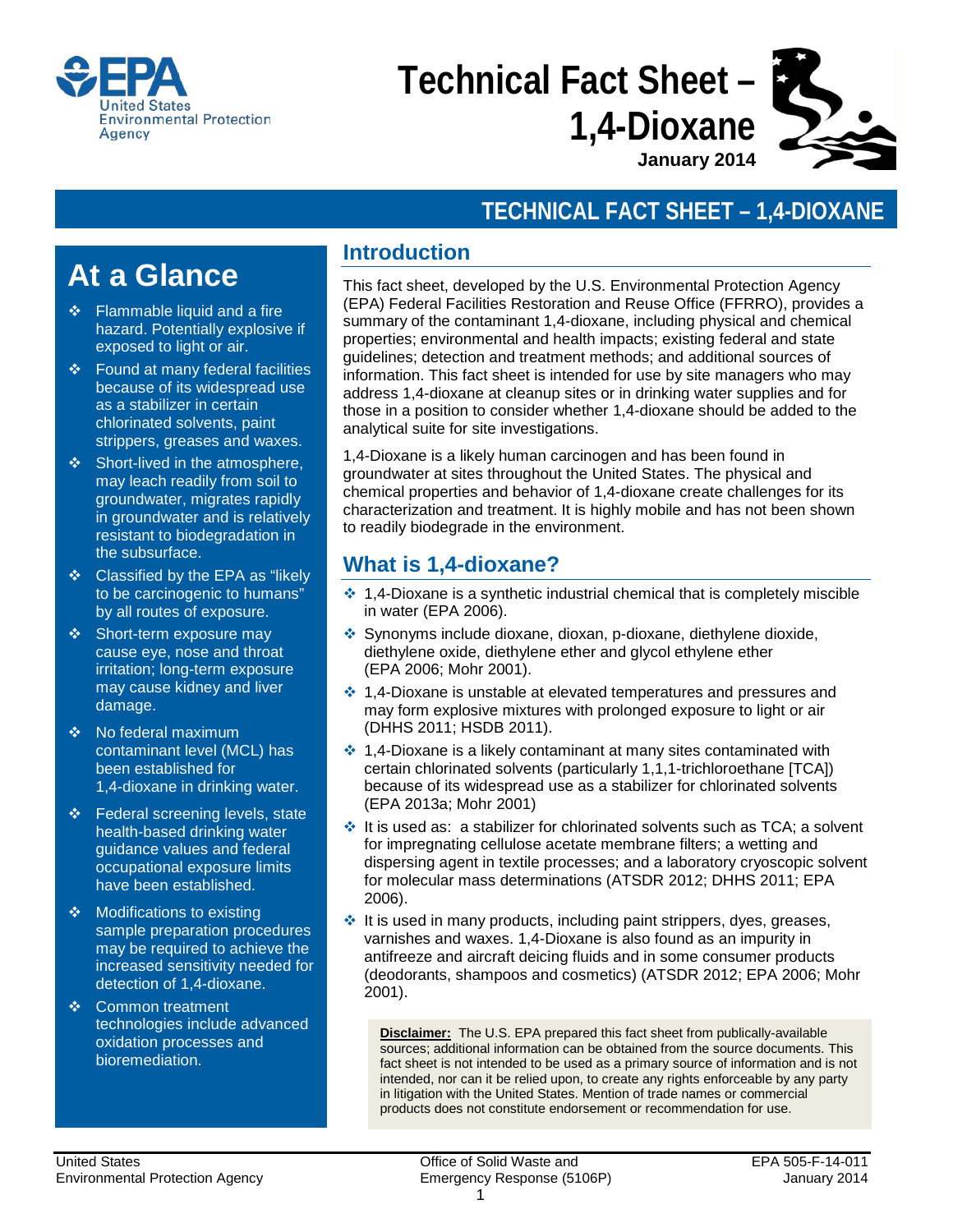# **What is 1,4-dioxane? (continued)**

- 1,4-Dioxane is used as a purifying agent in the manufacture of pharmaceuticals and is a byproduct in the manufacture of polyethylene terephthalate (PET) plastic (Mohr 2001).
- $\cdot$  Traces of 1,4-dioxane may be present in some food supplements, food containing residues from packaging adhesives or on food crops treated with pesticides that contain 1,4-dioxane as a solvent or inert ingredient (ATSDR 2012; DHHS 2011).

|                                      |  | <b>Exhibit 1: Physical and Chemical Properties of 1,4-Dioxane</b> |
|--------------------------------------|--|-------------------------------------------------------------------|
| (ATSDR 2012; Howard 1990; HSDB 2011) |  |                                                                   |

| <b>Property</b>                                                  | <b>Value</b>                                           |  |
|------------------------------------------------------------------|--------------------------------------------------------|--|
| Chemical Abstracts Service (CAS) Number                          | 123-91-1                                               |  |
| Physical Description (physical state at room temperature)        | Clear, flammable liquid with a faint, pleasant<br>odor |  |
| Molecular weight (g/mol)                                         | 88.11                                                  |  |
| Water solubility                                                 | <b>Miscible</b>                                        |  |
| Melting point $(^{\circ}C)$                                      | 11.8                                                   |  |
| Boiling point (°C) at 760 mm Hg                                  | 101.1 $\degree$ C                                      |  |
| Vapor pressure at 25°C (mm Hg)                                   | 38.1                                                   |  |
| Specific gravity                                                 | 1.033                                                  |  |
| Octanol-water partition coefficient (log Kow)                    | $-0.27$                                                |  |
| Organic carbon partition coefficient (log K <sub>oc</sub> )      | 1.23                                                   |  |
| Henry's law constant at $25^{\circ}$ C (atm-m <sup>3</sup> /mol) | $4.80 \times 10^{-6}$                                  |  |

Abbreviations:  $g/mol - grams$  per mole;  $°C - degrees$  Celsius; mm Hg – millimeters of mercury;

atm-m<sup>3</sup>/mol - atmosphere-cubic meters per mole.

#### **What are the environmental impacts of 1,4-dioxane?**

- $\div$  1,4-Dioxane is released into the environment during its production, the processing of other chemicals, its use and its generation as an impurity during the manufacture of some consumer products. It is typically found at some solvent release sites and PET manufacturing facilities (ATSDR 2012; Mohr 2001).
- $\cdot$  It is short-lived in the atmosphere, with an estimated 1- to 3-day half-life as a result of its reaction with photochemically produced hydroxyl radicals (ATSDR 2012; DHHS 2011). Breakdown products include aldehydes and ketones (Graedel 1986).
- $\cdot$  It may migrate rapidly in groundwater, ahead of other contaminants and does not volatilize rapidly

from surface water bodies (DHHS 2011; EPA 2006).

- Migration to groundwater is weakly retarded by sorption of 1,4-dioxane to soil particles; it is expected to move rapidly from soil to groundwater (EPA 2006; ATSDR 2012).
- $\cdot$  It is relatively resistant to biodegradation in water and soil and does not bioconcentrate in the food chain (ATSDR 2012; Mohr 2001).
- As of 2007, 1,4-dioxane had been identified at more than 31 sites on the EPA National Priorities List (NPL); it may be present (but samples were not analyzed for it) at many other sites (HazDat 2007).

#### **What are the routes of exposure and the health effects of 1,4-dioxane?**

- Potential exposure could occur during production and use of 1,4-dioxane as a stabilizer or solvent (DHHS 2011).
- $\triangleq$  Exposure may occur through inhalation of vapors, ingestion of contaminated food and water or dermal contact (ATSDR 2012; DHHS 2011).
- $\cdot$  Inhalation is the most common route of human exposure, and workers at industrial sites are at greatest risk of repeated inhalation exposure (ATSDR 2012; DHHS 2011).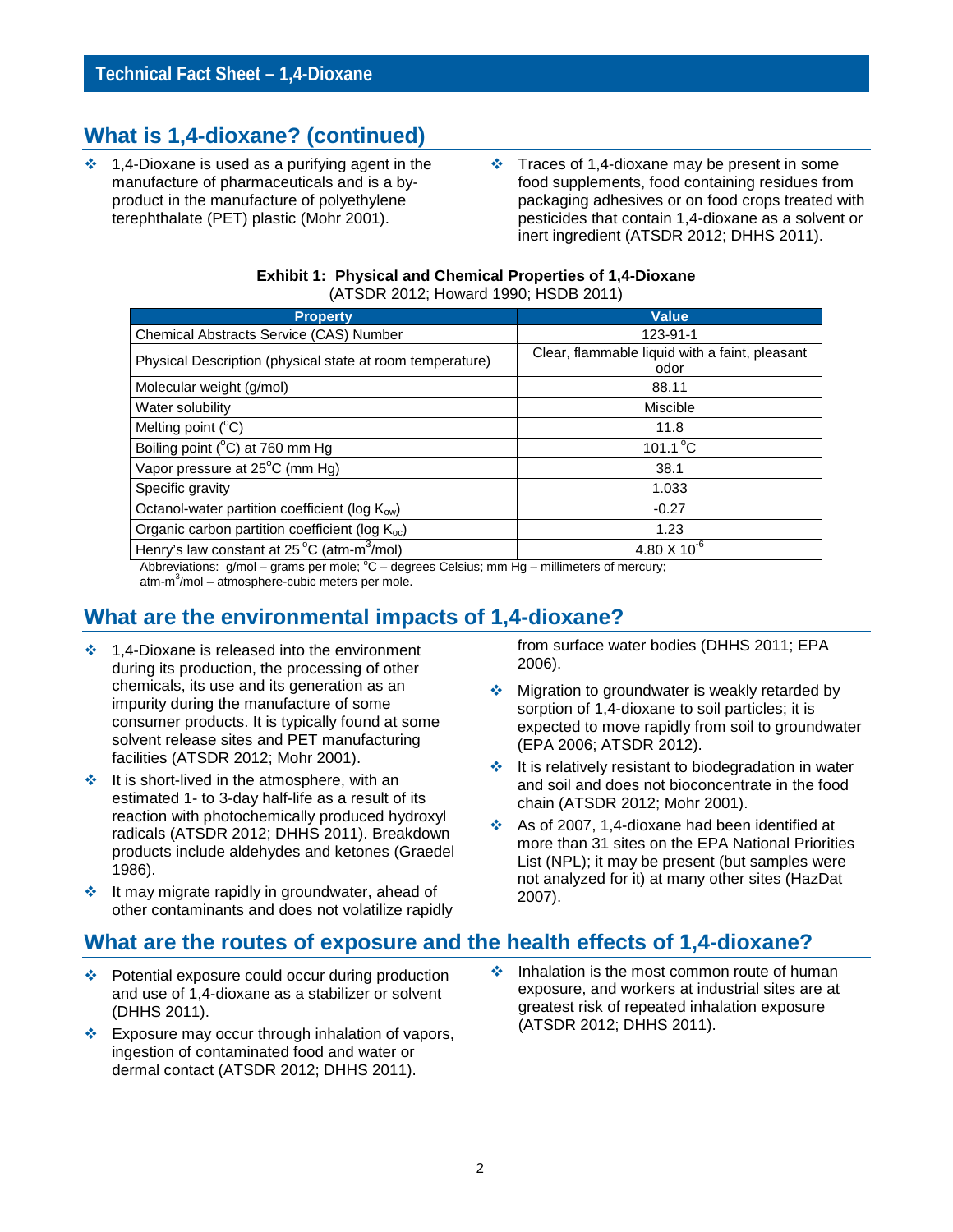#### **What are the routes of exposure and the health effects of 1,4-dioxane? (continued)**

- $\div$  1,4-Dioxane is readily adsorbed through the lungs and gastrointestinal tract. Some 1,4-dioxane may also pass through the skin, but studies indicate that much of it will evaporate before it is absorbed. Distribution is rapid and uniform in the lung, liver, kidney, spleen, colon and skeletal muscle tissue (ATSDR 2012).
- Short-term exposure to high levels of 1,4dioxane may result in nausea, drowsiness, headache, and irritation of the eyes, nose and throat (ATSDR 2012; EPA 2013b; NIOSH 2010).
- ◆ Chronic exposure may result in dermatitis, eczema, drying and cracking of skin and liver and kidney damage (ATSDR 2012; HSDB 2011).
- $\div$  1,4-Dioxane is weakly genotoxic and reproductive effects in humans are unknown; however, a developmental study on rats indicated that 1,4-dioxane may be slightly toxic to the developing fetus (ATSDR 2012; Giavini and others 1985).
- Animal studies showed increased incidences of nasal cavity, liver and gall bladder tumors after exposure to 1,4-dioxane (DHHS 2011; EPA IRIS 2013).
- EPA has classified 1,4-dioxane as "likely to be carcinogenic to humans" by all routes of exposure (EPA IRIS 2013).
- The U.S. Department of Health and Human Services states that 1,4-dioxane is reasonably anticipated to be a human carcinogen based on sufficient evidence of carcinogenicity from studies in experimental animals (DHHS 2011).
- **↑ The American Conference of Governmental** Industrial Hygienists (ACGIH) has classified 1,4-dioxane as a Group A3 carcinogen confirmed animal carcinogen with unknown relevance to humans (ACGIH 2011).
- ❖ The National Institute for Occupational Safety and Health (NIOSH) considers 1,4-dioxane a potential occupational carcinogen (NIOSH 2010).

### **Are there any federal and state guidelines and health standards for 1,4-dioxane?**

- Federal and State Standards and Guidelines:
	- EPA's Integrated Risk Information System (IRIS) database includes a chronic oral reference dose (RfD) of 0.03 milligrams per kilogram per day (mg/kg/day) based on liver and kidney toxicity in animals and a chronic inhalation reference dose (RfC) of 0.03 milligrams per cubic meter (mg/m $3$ ) based on atrophy and respiratory metaplasia inside the nasal cavity of animals (EPA IRIS 2013).
	- The Agency for Toxic Substances and Disease Registry (ATSDR) has established minimal risk levels (MRLs) for inhalation exposure to 1,4-dioxane : 2 parts per million (ppm) for acute-duration (14 days or less) inhalation exposure; 0.2 ppm for intermediate-duration (15 to 364 days) inhalation exposure; and 0.03 ppm for chronic-duration (365 days or more) inhalation exposure (ATSDR 2012).
	- Oral exposure MRLs have been identified as 5 mg/kg/day for acute-duration oral exposure; 0.5 mg/kg/day for intermediateduration oral exposure; and 0.1 mg/kg/day for chronic-duration oral exposure (ATSDR 2012).
- The cancer risk assessment for 1,4-dioxane is based on an oral slope factor of 0.1 mg/kg/day and the drinking water unit risk is  $2.9 \times 10^{-6}$  micrograms per liter ( $\mu$ g/L) (EPA IRIS 2013).
- EPA risk assessments indicate that the drinking water concentration representing a 1 x 10 $^6$  cancer risk level for 1,4-dioxane is 0.35 µg/L (EPA IRIS 2013).
- 1,4-Dioxane may be regulated as hazardous waste when waste is generated through use as a solvent stabilizer (EPA 1996b).
- No federal maximum contaminant level (MCL) for drinking water has been established; however, an MCL is not necessary to determine a cleanup level (EPA 2012).
- 1,4-Dioxane was included on the third drinking water contaminant candidate list, which is a list of unregulated contaminants that are known to, or anticipated to, occur in public water systems and may require regulation under the Safe Drinking Water Act (EPA 2009).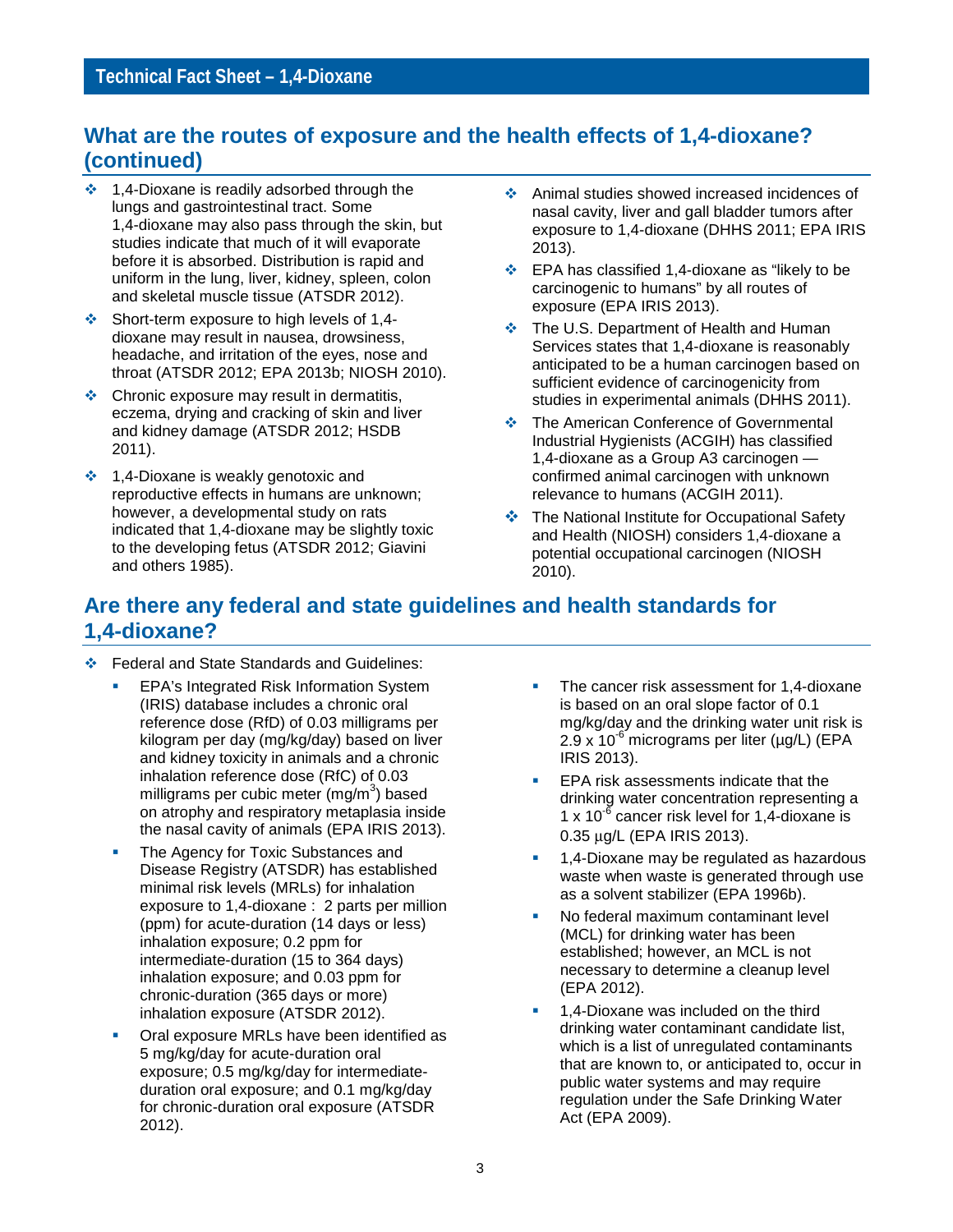#### **Are there any federal and state guidelines and health standards for 1,4-dioxane? (continued)**

- ❖ Federal and State Standards and Guidelines (continued):
	- The EPA has established drinking water health advisories for 1,4-dioxane, which are drinking water-specific risk level concentrations for cancer  $(10^{-4}$  cancer risk) and concentrations of drinking water contaminants at which noncancer adverse health effects are not anticipated to occur over specific exposure durations. The EPA established a 1-day health advisory of 4.0 milligrams per liter (mg/L) and a 10-day health advisory of 0.4 mg/L for 1,4-dioxane in drinking water for a 10-kilogram child. EPA also established a lifetime health advisory of 0.2 mg/L for 1,4-dioxane in drinking water (EPA 2012).
	- The EPA's drinking water equivalent level for 1,4-dioxane is 1 mg/L (EPA 2012).
	- EPA has calculated a screening level of 0.67 µg/L for 1,4-dioxane in tap water, based on a 1 in 10<sup>-6</sup> lifetime excess cancer risk (EPA 20[1](#page-3-0)3c).  $1, 2$  $1, 2$
	- EPA has calculated a residential soil screening level (SSL) of 4.9 milligrams per kilogram (mg/kg) and an industrial SSL of 17 mg/kg. The soil-to-groundwater risk-based SSL is  $1.4 \times 10^{-4}$  mg/kg (EPA 2013c).
	- EPA has also calculated a residential air screening level of 0.49 micrograms per cubic meter ( $\mu$ g/m<sup>3</sup>) and an industrial air screening level of 2.5  $\mu$ g/m<sup>3</sup> (EPA 2013c).

 $\overline{a}$ 

- ◆ Workplace Exposure Limits:
	- The Occupational Safety and Health Administration set a general industry permissible exposure limit of 360 mg/m<sup>3</sup> or 100 ppm based on a time-weighted average (TWA) over an 8-hour workday for airborne exposure to 1,4-dioxane (OSHA 2013).
	- The ACGIH set a threshold limit value of 72 mg/m<sup>3</sup> or 20 ppm based on a TWA over an 8hour workday for airborne exposure to 1,4 dioxane (ACGIH 2011).
	- The NIOSH has set a ceiling recommended exposure limit of 3.6 mg/ $m^3$  or 1 ppm based on a 30-minute airborne exposure to 1,4-dioxane (NIOSH 2010).
	- NIOSH also has established an immediately dangerous to life or health concentration of 500 ppm for 1,4-dioxane (NIOSH 2010).
- ◆ Other State and Federal Standards and Guidelines:
	- Various states have established drinking water and groundwater guidelines, including the following:
		- − Colorado has established an interim groundwater quality cleanup standard of 0.35 µg/L (CDPHE 2012);
		- − California has established a notification level of 1 µg/L for drinking water (CDPH 2011);
		- − New Hampshire has established a reporting limit of 0.25 µg/L for all public water supplies (NH DES 2011); and
		- − Massachusetts has established a drinking water guideline level of 0.3 µg/L (Mass DEP 2012).
	- The Food and Drug Administration set 10 mg/kg as the limit for 1-4-dioxane in glycerides and polyglycerides for use in products such as dietary supplements. FDA also surveys raw material and products contaminated with 1,4-dioxane (FDA 2006).
	- 1,4-Dioxane is listed as a hazardous air pollutant under the Clean Air Act (CAA) (CAA 1990).
	- A reportable quantity of 100 pounds has been established under the Comprehensive Environmental Response, Compensation, and Liability Act (EPA 2011).

<span id="page-3-0"></span><sup>&</sup>lt;sup>1</sup> Screening Levels are developed using risk assessment guidance from the EPA Superfund program. These risk-based concentrations are derived from standardized equations combining exposure information assumptions with EPA toxicity data. These calculated screening levels are generic and not enforceable cleanup standards but provide a useful gauge of relative toxicity.

<span id="page-3-1"></span> $2$  Tap water screening levels differ from the IRIS drinking water concentrations because the tap water screening levels account for dermal, inhalation and ingestion exposure routes; age-adjust the intake rates for children and adults based on body weight; and timeadjust for exposure duration or days per year. The IRIS drinking water concentrations consider only the ingestion route, account only for adult-intake rates and do not time-adjust for exposure duration or days per year.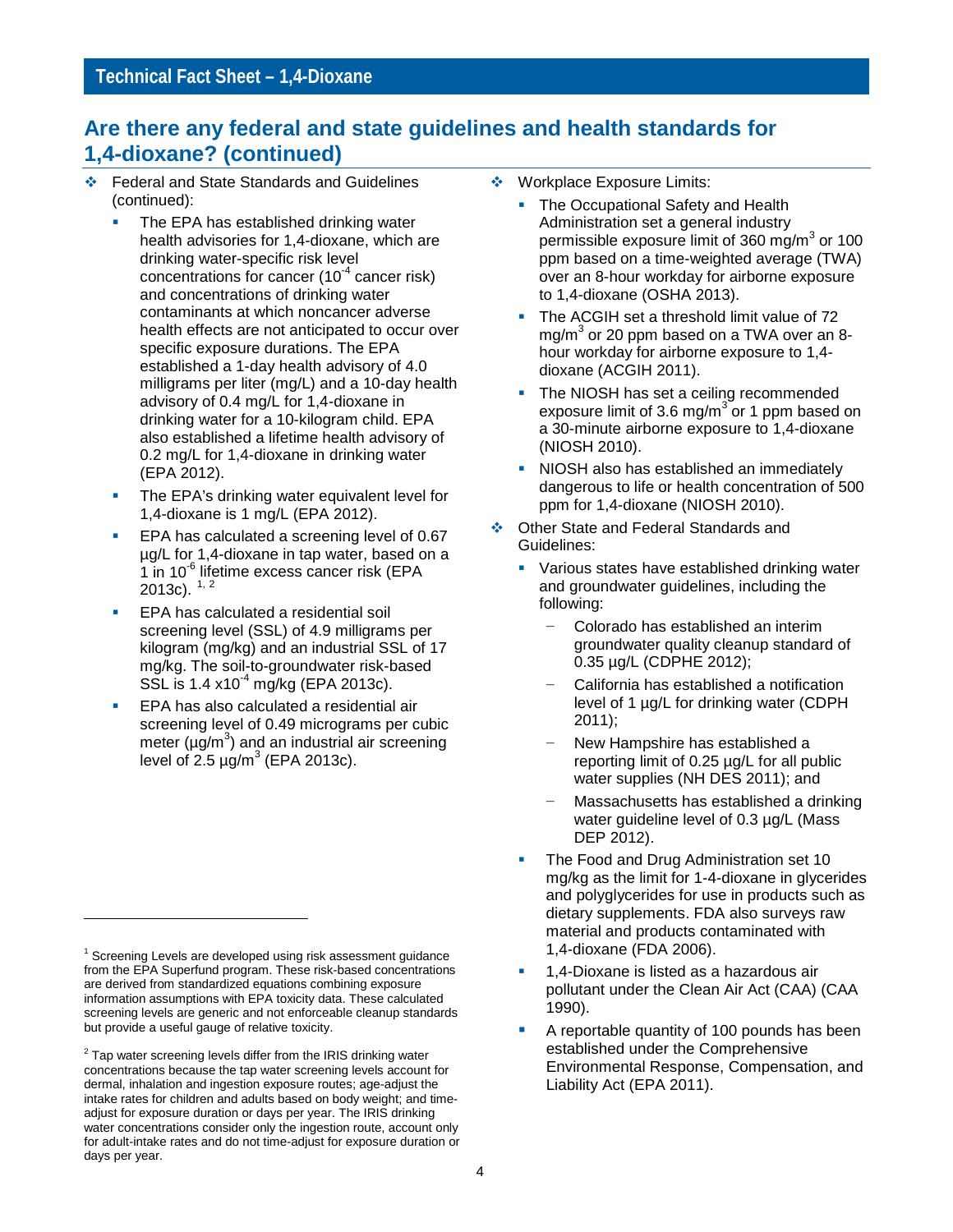#### **What detection and site characterization methods are available for 1,4-dioxane?**

- As a result of the limitations in the analytical methods to detect 1,4-dioxane, it has been difficult to identify its occurrence in the environment. The miscibility of 1,4-dioxane in water causes poor purging efficiency and results in high detection limits (ATSDR 2012; EPA 2006).
- ❖ Conventional analytical methods can detect 1,4-dioxane only at concentrations 100 times greater than the concentrations of volatile organic compounds (EPA 2006; Mohr 2001).
- ◆ Modifications of existing analytical methods and their sample preparation procedures may be needed to achieve lower detection limits for 1,4-dioxane (EPA 2006; Mohr 2001).
- High-temperature sample preparation techniques improve the recovery of 1,4-dioxane. These techniques include purging at elevated temperature (EPA SW-846 Method 5030); equilibrium headspace analysis (EPA SW-846 Method 5021); vacuum distillation (EPA SW-846 Method 8261); and azeotrophic distillation (EPA SW-846 Method 5031) (EPA 2006).
- $\cdot$  The presence of 1,4-dioxane may be expected at sites with extensive TCA contamination; therefore, some experts recommend that groundwater samples be analyzed for 1,4-dioxane where TCA is a known contaminant (Mohr 2001).
- NIOSH Method 1602 uses gas chromatography flame ionization detection (GC-FID) to determine the concentration of 1,4-dioxane in air. The detection limit is 0.01 milligram per sample (ATSDR 2012; NIOSH 2010).
- EPA SW-846 Method 8015D uses gas chromatography (GC) to determine the concentration of 1,4-dioxane in environmental samples. Samples may be introduced into the GC column by a variety of techniques including the injection of the concentrate from azeotropic distillation (EPA SW-846 Method 5031). The detection limits for 1,4-dioxane in aqueous

# **What technologies are being used to treat 1,4-dioxane?**

- Pump-and-treat remediation can treat dissolved 1,4-dioxane in groundwater and control groundwater plume migration, but requires ex situ treatment tailored for the unique properties of 1,4-dioxane (such as, a low octanol-water partition coefficient that makes 1,4-dioxane hydrophilic) (EPA 2006; Kiker and others 2010).
- **♦ Commercially available advanced oxidation** processes using hydrogen peroxide with ultraviolet

matrices by azeotropic microdistillation are 12 µg/L (reagent water), 15 µg/L (groundwater) and 16 µg/L (leachate) (EPA 2003).

- EPA SW-846 Method 8260B detects 1,4-dioxane in a variety of solid waste matrices using GC and mass spectrometry (MS). The detection limit depends on the instrument and choice of sample preparation method (ATSDR 2012; EPA 1996a).
- $\div$  A laboratory study is underway to develop a passive flux meter (PFM) approach to enhance the capture of 1,4-dioxane in the PFM sorbent to improve accuracy. The selected PFM approach will be field tested at 1,4-dioxane contaminated sites. The anticipated projection completion date is 2014 (DoD SERDP 2013b).
- EPA Method 1624 uses isotopic dilution gas chromatography – mass spectrometry (GC-MS) to detect 1,4-dioxane in water, soil and municipal sludges. The detection limit for this method is 10 µg/L (ATSDR 2012; EPA 2001b).
- EPA SW-846 Method 8270 uses liquid-liquid extraction and isotope dilution by capillary column GC-MS. This method is often modified for the detection of low levels of 1,4-dioxane in water (EPA 2007, 2013a)
- ❖ GC-MS detection methods using solid phase extraction followed by desorption with an organic solvent have been developed to remove 1,4-dioxane from the aqueous phase. Detection limits as low as 0.024 µg/L have been achieved by passing the aqueous sample through an activated carbon column, following by elution with acetonedichlormethane (ATSDR 2012; Kadokami and others 1990).
- EPA Method 522 uses solid phase extraction and GC/MS with selected ion monitoring for the detection of 1,4-dioxane in drinking water with detection limits ranging from 0.02 to 0.026 µg/L (EPA 2008).

light or ozone is used to treat 1,4-dioxane in wastewater (Asano and others 2012; EPA 2006).

A study is under way to investigate facilitatedtransport enabled in situ chemical oxidation to treat 1,4-dioxane-contamined source zones and groundwater plumes effectively. The technical approach consists of the co-injection of strong oxidants (such as ozone) with chemical agents that facilitate the transport of the oxidant (DoD SERDP 2013d).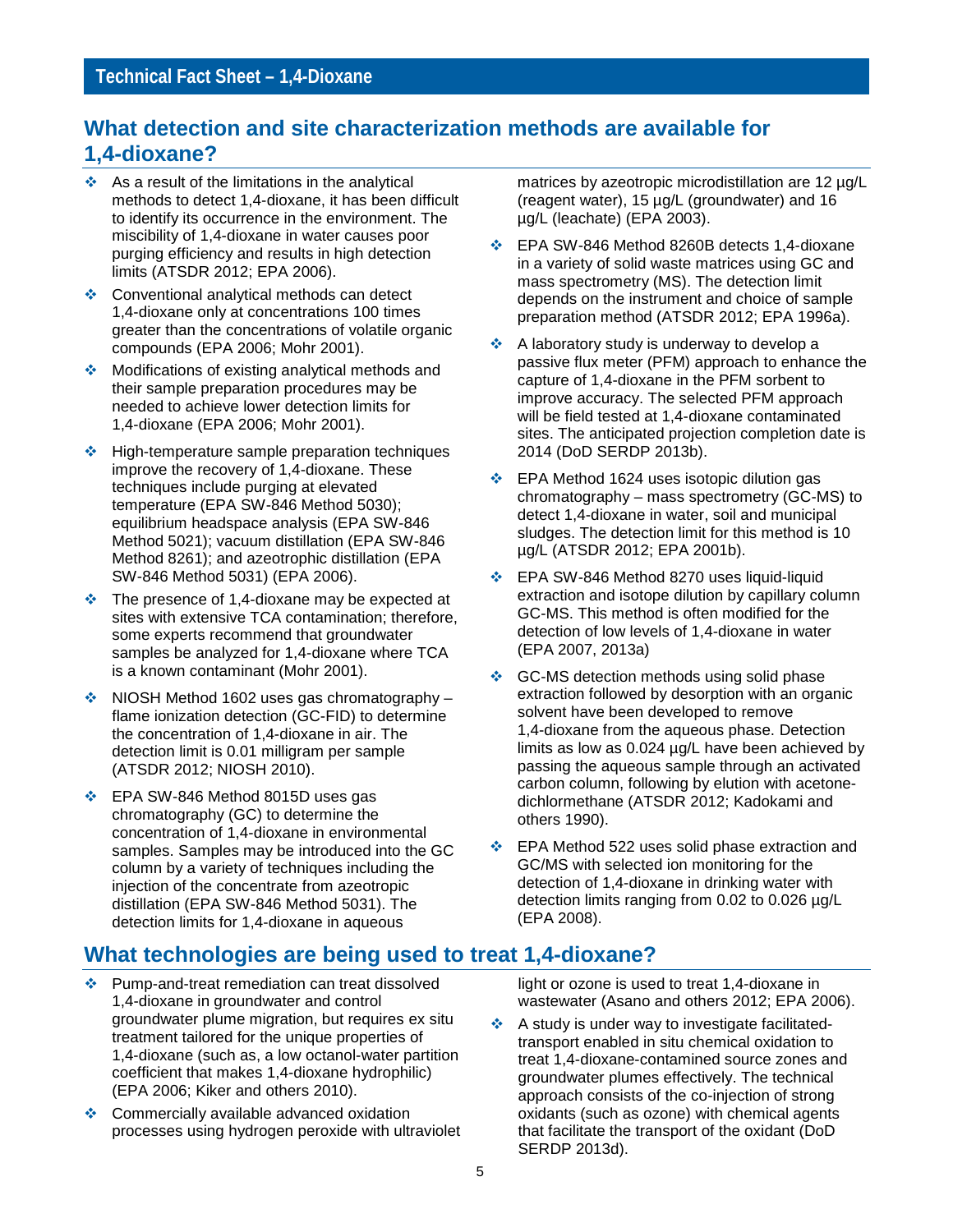## **What technologies are being used to treat 1,4-dioxane? (continued)**

- ❖ Ex situ bioremediation using a fixed-film, movingbed biological treatment system is also used to treat 1,4-dioxane in groundwater (EPA 2006).
- $\cdot \cdot$  Phytoremediation is being explored as a means to remove the compound from shallow groundwater. Pilot-scale studies have demonstrated the ability of hybrid poplars to take up and effectively degrade or deactivate 1,4-dioxane (EPA 2001a, 2013a; Ferro and others 2013).
- Microbial degradation in engineered bioreactors has been documented under enhanced conditions or where selected strains of bacteria capable of degrading 1,4-dioxane are cultured, but the impact of the presence of chlorinated solvent cocontaminants on biodegradation of 1,4-dioxane needs to be further investigated (EPA 2006, 2013a; Mahendra and others 2013).
- Results from a 2012 laboratory study found 1,4-dioxane-transforming activity to be relatively common among monooxygenase-expressing bacteria; however, both TCA and 1,1-dichloroethene inhibited 1,4-dioxane degradation by bacterial isolates (DoD SERDP 2012).
- ❖ Several Department of Defense Strategic Environmental Research and Development Program (DoD SERDP) projects are under way to investigate 1,4-dioxane biodegradation in the presence of chlorinated solvents or metals. Laboratory studies will (1) identify microbial cultures as well as biogeochemistry, which

#### **Where can I find more information about 1,4-dioxane?**

- Asano, M., Kishimoto, N., Shimada, H., and Y. Ono. 2012. "Degradation of 1,4-Dioxane Using Ozone Oxidation with UV Irradiation (Ozone/UV) Treatment." Journal of Environmental Science and Engineering. Volume A (1). Pages 371 to 279.
- ❖ Agency for Toxic Substances and Disease Registry (ATSDR). 2012. "Toxicological Profile for 1,4-Dioxane." [www.atsdr.cdc.gov/toxprofiles/tp187.pdf](http://www.atsdr.cdc.gov/toxprofiles/tp187.pdf)
- American Conference of Governmental Industrial Hygienists (ACGIH). 2011. "2011 Threshold Limit Values (TLVs) for Chemical Substances and Physical Agents Biological Exposure Indices." Cincinnati, Ohio.
- California Department of Public Health (CDPH). 2011. "1,4-Dioxane." Drinking Water Systems. [www.cdph.ca.gov/certlic/drinkingwater/Pages/1,4](http://www.cdph.ca.gov/certlic/drinkingwater/Pages/1,4-dioxane.aspx) [dioxane.aspx](http://www.cdph.ca.gov/certlic/drinkingwater/Pages/1,4-dioxane.aspx)

generate desirable enzymatic activity for 1,4-dioxane biodegradation; (2) assess biodegradation by methane oxidizing bacteria in coupled anaerobic-aerobic zones; (3) and evaluate branched hydrocarbons as stimulants for the in situ cometabolic biodegradation of 1,4-dioxane and its associated co-contaminants (DoD SERDP 2013c, e and f).

- **Ex** Photocatalysis has been shown to remove 1,4-dioxane in aqueous solutions. Laboratory studies documented that the surface plasmon resonance of gold nanoparticles on titanium dioxide (Au –  $TiO<sub>2</sub>$ ) promotes the photocatalytic degradation of 1,4-dioxane (Min and others 2009; Vescovi and others 2010).
- **♦ Other in-well combined treatment technologies** being assessed include air sparging; soil vapor extraction (SVE); and dynamic subsurface groundwater circulation (Odah and others 2005).
- ❖ SVE is known to remove some 1,4-dioxane, but substantial residual contamination is usually left behind because of 1,4-dioxane's high solubility, which leads to preferential partitioning into pore water rather than vapor. The DoD SERDP is conducting a project to evaluate and demonstrate the efficacy of enhanced or extreme SVE, which uses a combination of increased air flow, sweeping with drier air, increased temperature, decreased infiltration and more focused vapor extraction to enhance 1,4-dioxane remediation in soils (DoD SERDP 2013a).
- Clean Air Act Amendments of 1990 (CAA). 1990. "Hazardous Air Pollutants". 42 USC § 7412.
- **EX** Colorado Department of Public Health and the Environment (CDPHE). 2012. "Notice of Public Rulemaking Hearing before the Colorado Water Quality Control Commission." Regulation No. 31 and No. 41.

[www.sos.state.co.us/CCR/Upload/NoticeOfRulem](http://www.sos.state.co.us/CCR/Upload/NoticeOfRulemaking/ProposedRuleAttach2012-00387.PDF) [aking/ProposedRuleAttach2012-00387.PDF](http://www.sos.state.co.us/CCR/Upload/NoticeOfRulemaking/ProposedRuleAttach2012-00387.PDF)

- Ferro, A.M., Kennedy, J., and J.C. LaRue. 2013. "Phytoremediation of 1,4-Dioxane-Containing Recovered Groundwater." International Journal of Phytoremediation. Volume 15. Pages 911 to 923.
- Giavini, E., Vismara, C., and M.L Broccia, 1985. "Teratogenesis Study of Dioxane in Rats." Toxicology Letters. Volume 26 (1). Pages. 85 to 88.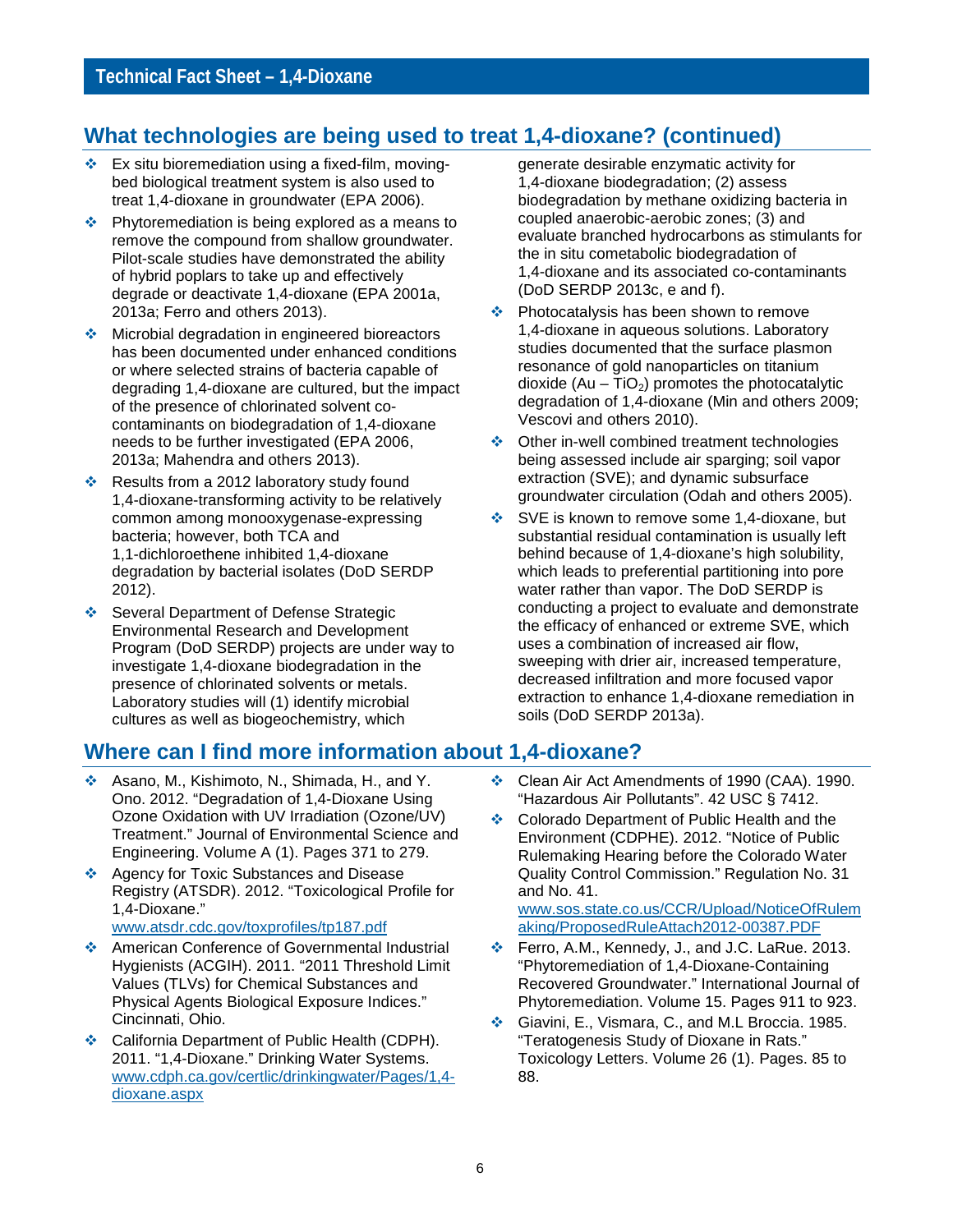#### **Where can I find more information about 1,4-dioxane? (continued)**

- Graedel, T.E. 1986. Atmospheric Chemical Compounds. New York, NY: Academic Press.
- Hazardous Substances Data Bank (HSDB). 2011. "1,4-Dioxane." [http://toxnet.nlm.nih.gov/cgi-bin/](http://toxnet.nlm.nih.gov/cgi-bin/sis/htmlgen?HSDB) [sis/htmlgen?HSDB](http://toxnet.nlm.nih.gov/cgi-bin/sis/htmlgen?HSDB)
- HazDat. 2007. "1,4-Dioxane." HazDat Database: ATSDR's Hazardous Substance Release and Health Effects Database. Atlanta, GA: Agency for Toxic Substances and Disease Registry.
- Howard, P.H. 1990. Handbook of Environmental Fate and Exposure Data for Organic Chemicals. Lewis Publishers, Inc., Chelsea, MI. Pages 216 to 221.
- Kadokami, K, Koga, M. and A. Otsuki. 1990. "Gas Chromatography/Mass Spectrometric Determination of Traces of Hydrophilic and Volatile Organic Compounds in Water after Preconcentration with Activated Carbon." Analytical Sciences. Volume 6(6). Pages 843 to 849.
- Kiker, J.H., Connolly, J.B., Murray, W.A., Pearson, S.C.; Reed, S.E., and R.J. Robert. 2010. "Ex-Situ Wellhead Treatment of 1,4-Dioxane Using Fenton's Reagent." Proceedings of the Annual International Conference on Soils, Sediments, Water and Energy. Volume 15, Article 18.
- Mahendra, S., Grostern, A. and L. Alvarez-Cohen. 2013. "The Impact of Chlorinated Solvent Co-Contaminants on the Biodegradation Kinetics of 1,4-Dioxane." Chemosphere. Volume 91 (1). Pages 88 to 92.
- **♦ Massachusetts Department of Environmental** Protection (Mass DEP). 2012. "Standards and Guidelines for Contaminants in Massachusetts Drinking Waters." [www.mass.gov/dep/water/dwstand.pdf](http://www.mass.gov/dep/water/dwstand.pdf)
- ◆ Min, B.K., Heo, J.E., Youn, N.K., Joo, O.S., Lee, H., Kim, J.H., and H.S. Kim. 2009. "Tuning of the Photocatalytic 1,4-Dioxane Degradation with Surface Plasmon Resonance of Gold Nanoparticles on Titania." Catalysis Communications. Volume 10 (5). Pages 712 to 715.
- Mohr, T.K.G. 2001. "1,4-Dioxane and Other Solvent Stabilizers White Paper." Santa Clara Valley Water District of California. San Jose, California.
- ◆ National Institute for Occupational Safety and Health (NIOSH). 2010. "Dioxane." NIOSH Pocket Guide to Chemical Hazards. [www.cdc.gov/niosh/npg/npgd0237.html](http://www.cdc.gov/niosh/npg/npgd0237.html)
- **EXA:** New Hampshire Department of Environmental Services (NH DES). 2011 "Change in Reporting Limit for 1,4-Dioxane." [http://des.nh.gov/organization/divisions/waste/hwr](http://des.nh.gov/organization/divisions/waste/hwrb/sss/hwrp/documents/report-limits14dioxane.pdf) [b/sss/hwrp/documents/report-limits14dioxane.pdf](http://des.nh.gov/organization/divisions/waste/hwrb/sss/hwrp/documents/report-limits14dioxane.pdf)
- ◆ Occupational Safety and Health Administration (OSHA). 2013. "Dioxane." Chemical Sampling Information. [www.osha.gov/dts/chemicalsampling/](http://www.osha.gov/dts/chemicalsampling/data/CH_237200.html) [data/CH\\_237200.html](http://www.osha.gov/dts/chemicalsampling/data/CH_237200.html)
- ◆ Odah, M.M., Powell, R., and D.J. Riddle, 2005. "ART In-Well Technology Proves Effective in Treating 1,4-Dioxane Contamination." Remediation Journal. Volume 15 (3), Pages 51 to 64.
- ◆ U.S. Department of Defense (DoD). Strategic Environmental Research and Development Program (SERDP). 2012. "Oxygenase-Catalyzed Biodegradation of Emerging Water Contaminants: 1,4-Dioxane and N-Nitrosodimethylamine." ER-1417. [www.serdp.org/Program-Areas/](http://www.serdp.org/Program-Areas/Environmental-Restoration/Contaminated-Groundwater/Emerging-Issues/ER-1417/ER-1417) [Environmental-Restoration/Contaminated-](http://www.serdp.org/Program-Areas/Environmental-Restoration/Contaminated-Groundwater/Emerging-Issues/ER-1417/ER-1417)[Groundwater/Emerging-Issues/ER-1417/ER-1417](http://www.serdp.org/Program-Areas/Environmental-Restoration/Contaminated-Groundwater/Emerging-Issues/ER-1417/ER-1417)
- DoD SERDP. 2013a. "1,4-Dioxane Remediation by Extreme Soil Vapor Extraction (XSVE)." ER-201326. [www.serdp.org/Program-Areas/](http://www.serdp.org/Program-Areas/Environmental-Restoration/Contaminated-Groundwater/Emerging-Issues/ER-201326/ER-201326) [Environmental-Restoration/Contaminated-Ground](http://www.serdp.org/Program-Areas/Environmental-Restoration/Contaminated-Groundwater/Emerging-Issues/ER-201326/ER-201326) [water/Emerging-Issues/ER-201326/ER-201326](http://www.serdp.org/Program-Areas/Environmental-Restoration/Contaminated-Groundwater/Emerging-Issues/ER-201326/ER-201326)
- DoD SERDP. 2013b. "Development of a Passive Flux Meter Approach to Quantifying 1,4-Dioxane Mass Flux." ER-2304. [www.serdp.org/Program-](http://www.serdp.org/Program-Areas/Environmental-Restoration/Contaminated-Groundwater/Emerging-Issues/ER-2304/ER-2304/)[Areas/Environmental-Restoration/Contaminated-](http://www.serdp.org/Program-Areas/Environmental-Restoration/Contaminated-Groundwater/Emerging-Issues/ER-2304/ER-2304/)[Groundwater/Emerging-Issues/ER-2304/ER-2304/](http://www.serdp.org/Program-Areas/Environmental-Restoration/Contaminated-Groundwater/Emerging-Issues/ER-2304/ER-2304/)
- DoD SERDP. 2013c. "Evaluation of Branched Hydrocarbons as Stimulants for In Situ Cometabolic Biodegradation of 1,4-Dioxane and Its Associated Co-Contaminants." ER-2303. [www.serdp.org/Program-Areas/Environmental-](http://www.serdp.org/Program-Areas/Environmental-Restoration/Contaminated-Groundwater/Emerging-Issues/ER-2303/ER-2303)[Restoration/Contaminated-Groundwater/](http://www.serdp.org/Program-Areas/Environmental-Restoration/Contaminated-Groundwater/Emerging-Issues/ER-2303/ER-2303) [Emerging-Issues/ER-2303/ER-2303](http://www.serdp.org/Program-Areas/Environmental-Restoration/Contaminated-Groundwater/Emerging-Issues/ER-2303/ER-2303)
- DoD SERDP. 2013d. "Facilitated Transport" Enabled In Situ Chemical Oxidation of 1,4- Dioxane-Contaminated Groundwater." ER-2302. [www.serdp.org/Program-Areas/Environmental-](http://www.serdp.org/Program-Areas/Environmental-Restoration/Contaminated-Groundwater/Emerging-Issues/ER-2302/ER-2302/(language)/%E2%80%8Ceng-US)[Restoration/Contaminated-Groundwater/](http://www.serdp.org/Program-Areas/Environmental-Restoration/Contaminated-Groundwater/Emerging-Issues/ER-2302/ER-2302/(language)/%E2%80%8Ceng-US) [Emerging-Issues/ER-2302/ER-2302/\(language\)/](http://www.serdp.org/Program-Areas/Environmental-Restoration/Contaminated-Groundwater/Emerging-Issues/ER-2302/ER-2302/(language)/%E2%80%8Ceng-US) [eng-US](http://www.serdp.org/Program-Areas/Environmental-Restoration/Contaminated-Groundwater/Emerging-Issues/ER-2302/ER-2302/(language)/%E2%80%8Ceng-US)
- DoD SERDP. 2013e. "In Situ Biodegradation of 1,4-Dioxane: Effects of Metals and Chlorinated Solvent Co-Contaminants." ER-2300. [www.serdp.org/Program-Areas/Environmental-](http://www.serdp.org/Program-Areas/Environmental-Restoration/Contaminated-Groundwater/Emerging-Issues/ER-2300/ER-2300)[Restoration/Contaminated-Groundwater/](http://www.serdp.org/Program-Areas/Environmental-Restoration/Contaminated-Groundwater/Emerging-Issues/ER-2300/ER-2300) [Emerging-Issues/ER-2300/ER-2300](http://www.serdp.org/Program-Areas/Environmental-Restoration/Contaminated-Groundwater/Emerging-Issues/ER-2300/ER-2300)